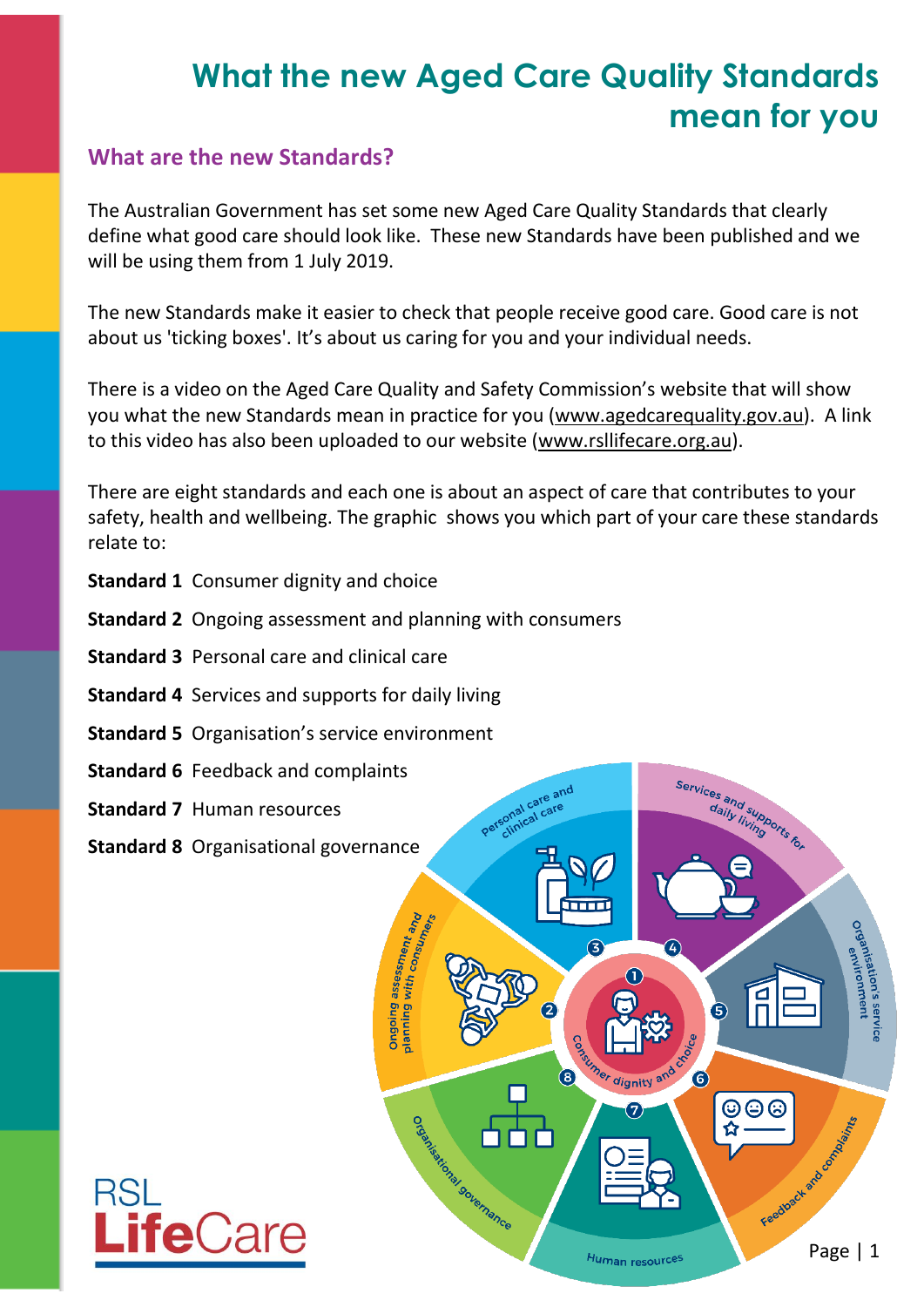## **What the new Aged Care Quality Standards mean for you**

Each Standard says what you, our resident or client, can expect. As your aged care provider, we have to meet an "outcome" for you and then we have to demonstrate how we are meeting that outcome.

#### **Most people know what good care feels like**

The staff are friendly and respectful, and they respond to your particular needs. You are well cared for by people who know their jobs. You have people to talk to about the things that matter to you. The organisation providing your care is well-run.

#### **What you can expect in aged care**

It doesn't matter whether you are getting care at home or you are living in a residential aged care home. It doesn't matter who you are, where you live, your life experience, identity, beliefs or culture. Every person receiving care has a right to be treated with dignity and respect, and to have their personal and clinical needs attended to.

If you believe your care isn't up to the standard that you expect, let someone know. Raising concerns isn't 'being difficult', it's a normal part of service delivery.

#### **New Charter of Aged Care Rights**

To underpin the new Aged Care Quality Standards, the Federal Government has released a new Charter of Aged Care Rights. From the 1<sup>st</sup> of July, 2019, the new Charter will provide the same rights to all residents and consumers receiving Government-subsidised aged care. This single Charter will make sure that all residents in residential care homes and those receiving care in their home have the same rights and know what they can expect from an aged care service. The comprehensive new Charter covers 14 fundamental protections - from safe, quality care, to independence, information, personal privacy, control, fairness and choice.

A copy of the 14 protections in the Charter is on Page 3, or you can read more on the Department of Health's website ([https://agedcare.health.gov.au/quality/single-charter-of](https://agedcare.health.gov.au/quality/single-charter-of-aged-care-rights)[aged-care-rights\)](https://agedcare.health.gov.au/quality/single-charter-of-aged-care-rights).

Over the coming weeks, one of our staff members will give you a personally signed copy of the Charter and explain the new Charter and what it means for you.

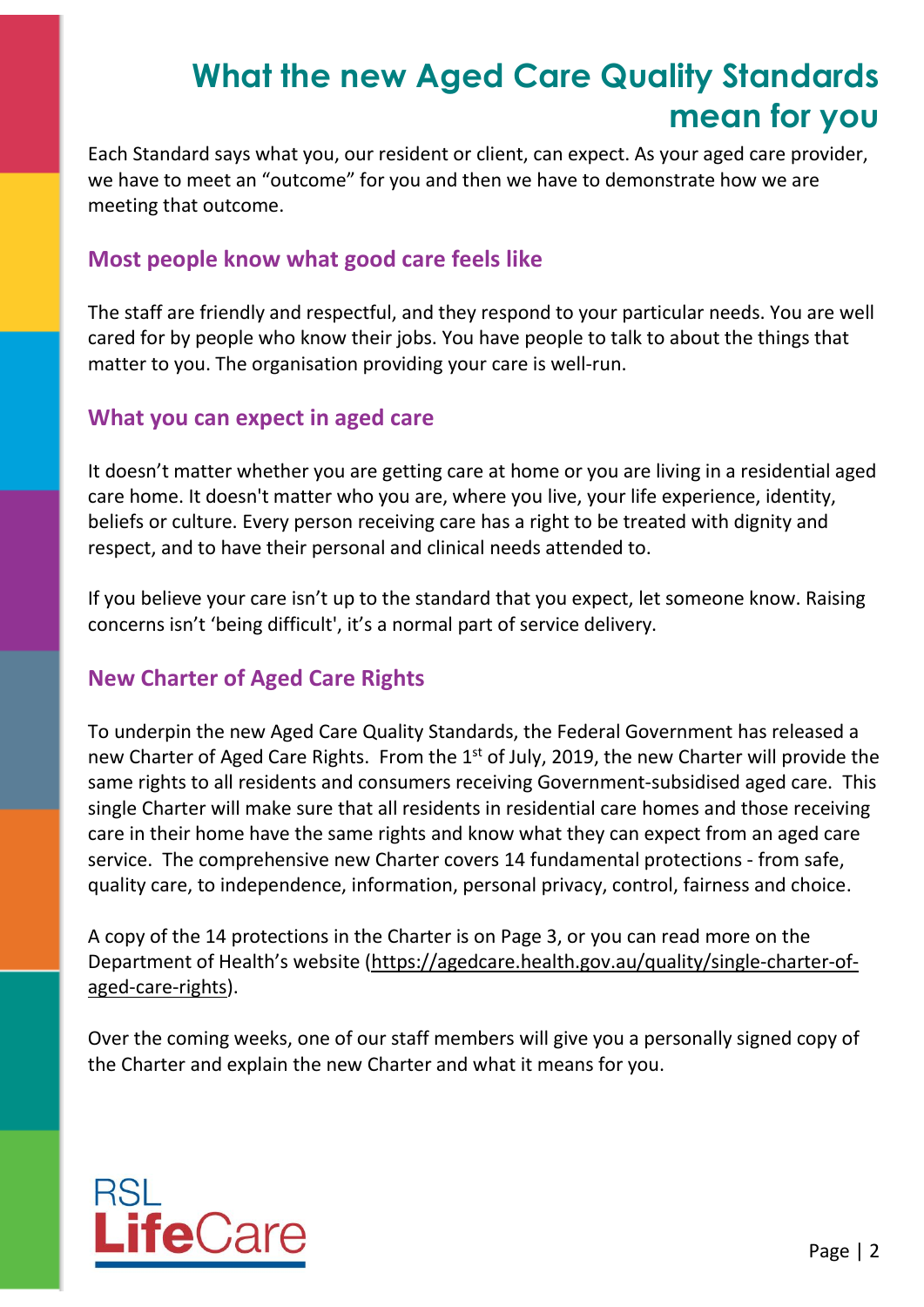## **What the new Aged Care Quality Standards** mean for you





**Australian Government** 

**Aged Care Quality and Safety Commission** 

### **Charter of Aged Care Rights**

I have the right to:

- 1. safe and high quality care and services;
- 2. be treated with dignity and respect;
- 3. have my identity, culture and diversity valued and supported;
- 4. live without abuse and neglect;
- 5. be informed about my care and services in a way I understand;
- 6. access all information about myself, including information about my rights, care and services:
- 7. have control over and make choices about my care, and personal and social life, including where the choices involve personal risk;
- 8. have control over, and make decisions about, the personal aspects of my daily life, financial affairs and possessions;
- 9. my independence;
- 10. be listened to and understood;
- 11. have a person of my choice, including an aged care advocate, support me or speak on my behalf;
- 12. complain free from reprisal, and to have my complaints dealt with fairly and promptly;
- 13. personal privacy and to have my personal information protected;
- 14. exercise my rights without it adversely affecting the way I am treated.

### If you have any questions about the new Standards or the new Charter, or would like a bit more information, please ask any of our staff.

You and your family should feel comfortable that you can raise questions and issues with us if you feel your care isn't up to standard. If you don't feel comfortable talking about these issues with us, you can contact the Aged Care Quality and Safety Commission. You can contact the Commission to give feedback about the quality of care and services you have